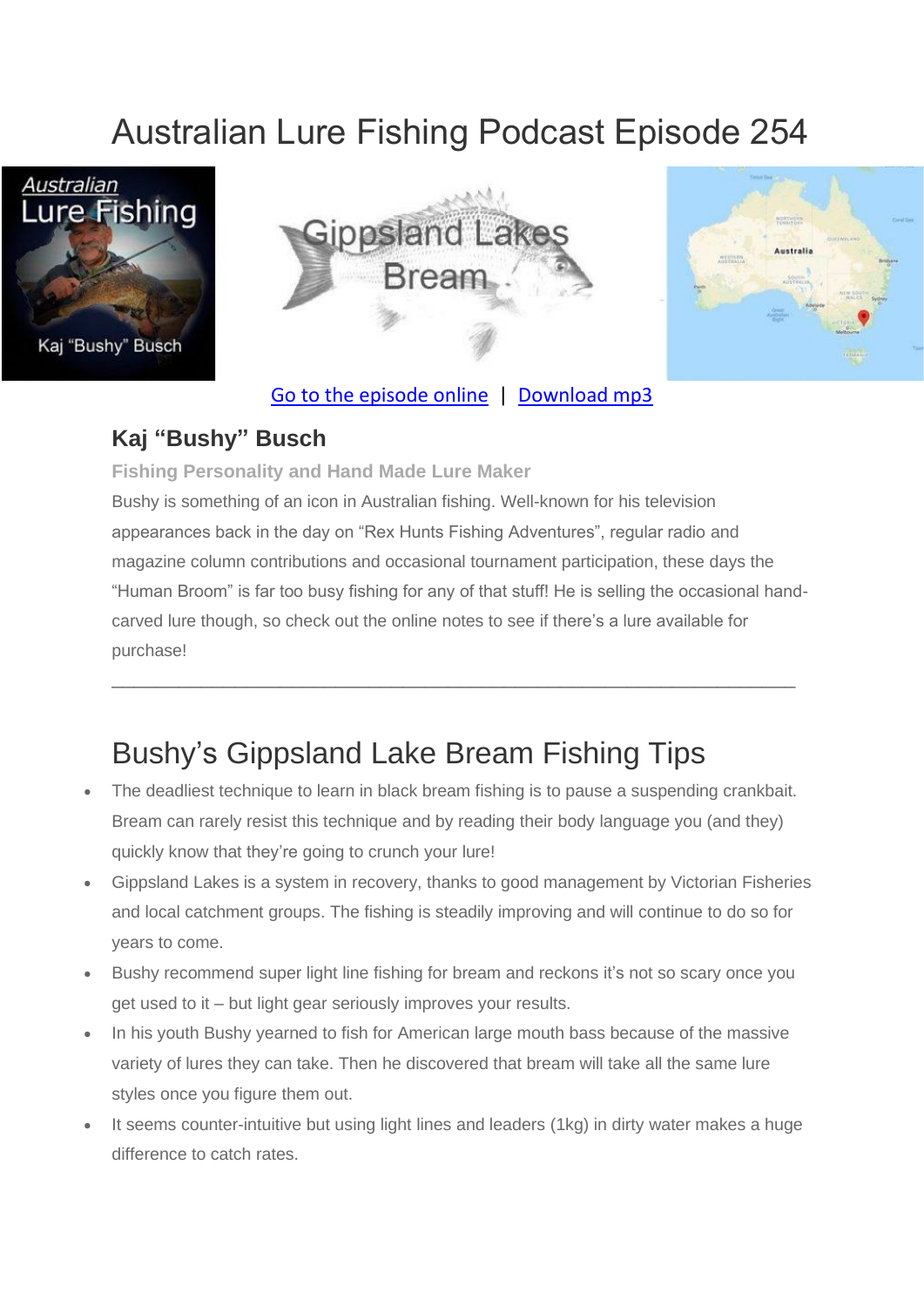- Bushy reckons most of the theories about when to fish for bream are nothing more than BS. He recommends fishing for them right through the day and on any tide and moon phase. He especially reckons it's not worth sacrificing a sleep-in for an early morning bite and prefers to hit the water later, after a hearty breakfast.
- In the late winter to early spring months the Gippsland Lakes bream are moving up into the river systems in preparation for spawning. Once they locate water of suitable salinity they'll stay put and not move much for several weeks.
- If the fishing is tough, find some water 6ft deep with a good breeze and use a technique called "boogering", which is described below.

### Bushy's Gippsland Bream Fishing Tackle

- It's not unusual for Bushy to have seven rods in his boat all rigged up and ready to fish, but that's a hangover from his tournament days.
- For the weekend angler huge recommends a lightweight spin rod in the seven foot range with a whippy tip with matching reel, 4lb braid and light (2lb) fluorocarbon leader as the main outfit.
- For sinking plastics and crankbaits he recommends a similar setup but loaded with 3lb straight through fluorocarbon line – or even 2lb fluorocarbon.

## Bushy's Top 3 Bream Fishing Lures

- A soft plastic lure is always a good starting point and Bushy recommends the 100mm Squidgies Wriggler or the 2.5″ Zman Grubz in Motor Oil colour. He generally fishes these on a 1.5 to 2g head, depending on conditions. Technique varies depending on the conditions and what the fish are doing. A couple of good techniques include hopping the lure gently along the bottom on a 2g head if the fish are deep or zig-zagging it mid water on a 1.5g head if the fish are marking mid-water. The other effective technique in the lake is called "Boogering" and involves casting long ahead of a drifting boat in fairly shallow water and starting the retrieve immediately with some hefty jerks of the rod, letting the lure sink between jerks.
- The 86 mm OMG bent minnow is a great bream lure that isn't always effective, but is a lot of fun and at times will slay them. It's a sub-surface lure that is best fished on a floating leader rather than a fluorocarbon leader – and if you replace the hooks make sure it's with the exact same hooks the lure came with. Work the lure in sweeps with pauses between to allow the lure to return to the surface.